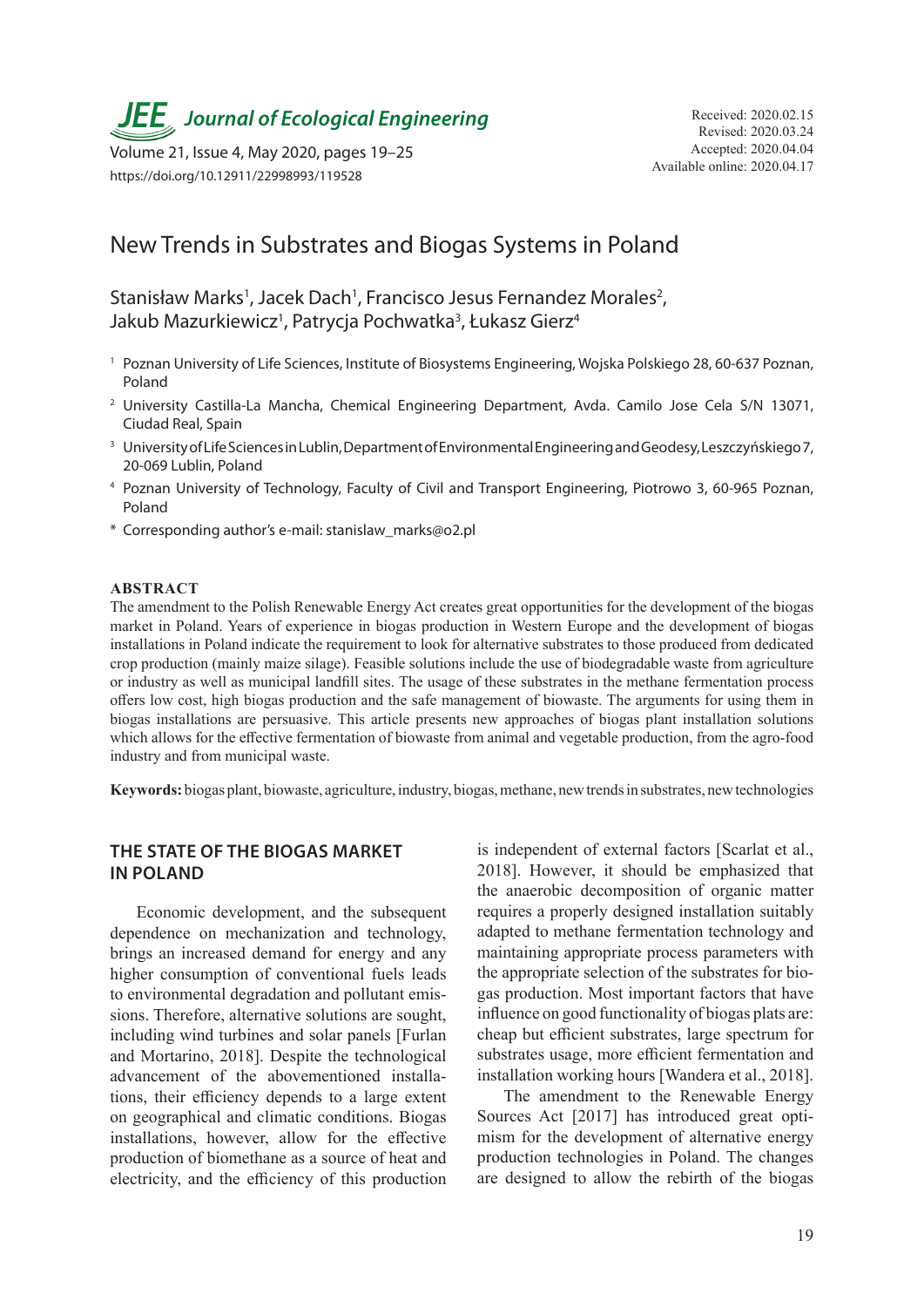market, which, until now, has been slowly dying with insufficient funding and support from the government. Existing or emerging installations, despite the efficient methane fermentation process, have become unprofitable investments. The rescue plan for existing installations is based on the use of low cost industrial substrates that demonstrate high biogas yields [Czekała et al., 2020].

## **SUBSTRATES USED IN BIOGAS INSTALLATIONS**

### **Agricultural products**

In Poland, agricultural based biogas plant installations have the biggest potential (comparing to municipal using urban waste and sewage sludge), mainly due to the availability of substrates suitable for methane fermentation [Piwowar et al., 2016; Igliński et al., 2015]. The basic idea of the operation of biogas plants is the use of biowaste-based substrates that are problematic in their management. During livestock breeding, especially in the case of intensive livestock production, huge amounts of manures are created. Contrary to Western Europe biogas plant where slurry in an agricultural installations is very often the basic substrate of the fermentation mixture [Vega et al., 2014]. Animal excrements are the source of the bacteria necessary for the anaerobic digestion process and is used as an inoculum source in the fermentation chamber. These animal faeces also exhibit buffering properties, thanks to which the proper pH of the fermentation mixture is maintained, which is important, for example, in the case of using silage. In addition, manure usually shows high hydration, which allows its use in biogas plants as a co-substrate for diluting the fermentation mixture. It is possible to subject the slurry to separation, thanks to which dry fraction fermentation is a much more efficient process [Deng et al., 2014]. Manure is the substrate that feeds the fermentation mixture due to the high content of dry matter. It should be noted that the use of substrates derived from animal production in biogas installations is more environmentally friendly than the storage of animal waste or its use for fertilization as both allow for the emission of greenhouse and odoric gases directly into the atmosphere, posing a threat to the environment, and to human and animal health [Czekała et al., 2018a]. For example, in the poultry industry, in which Poland is the EU's leading producer, manure is a major by product. These droppings are not only a serious threat to the environment, but also present a high organoleptic nuisance, which is why using them as a co-substrate in biogas plants offers the best solution [Li et al., 2017]. The high nitrogen content means that the manure can be used as a co-substrate for the methane fermentation process together with low-N materials like straw[Mazurkiewicz et al., 2019]. The release of nitrogen in the form of ammonia during manure monofermentation has an inhibitory effect on the kinetics of anaerobic digestion.

For many years, the basic substrate used in agricultural biogas plants has been maize silage [Cieślik et al., 2016]. Despite the high production of biogas and methane, this substrate has contributed to a significant reduction in the profitability of many installations [Smurzyńska et al., 2017]. This situation has been caused by a sudden rise in the price for maize silage because of competition between animal production feeding and biogas plants sector needs.

The use of cereals grown specifically for biogas production has not been effective, perhaps mainly due to the ecological and ethical issues of energy crop monoculture [Maj et al., 2017]. Consequently, waste generated during the cultivation of maize and other cereals, i.e. straw, is more and more often used in agricultural biogas plants. Hay substrate is also often used for the methane fermentation process. However, it should be emphasized that the presence of lignocellulosic compounds in the plant material makes the anaerobic decomposition process difficult and requires, above all, a longer HRT time. High yields in biogas production are demonstrated by plant substrates such as forage, which are quickly and efficiently decomposed [Prochnow et al., 2009]. Grass cuttings are used for energy purposes when they do not have any other use (animal feed). However, their use in biogas installations is associated with the need to ensure adequate storage conditions due to the progressing decomposition / biodegradation time. Therefore, after mowing the field, the best solution is the direct transport of the material to the digester so that the material does not lose its value and the highest level of biogas production is ensured [Czekała et al., 2018b].

For many years, sugar beets have been known as a high-energy source of biogas production in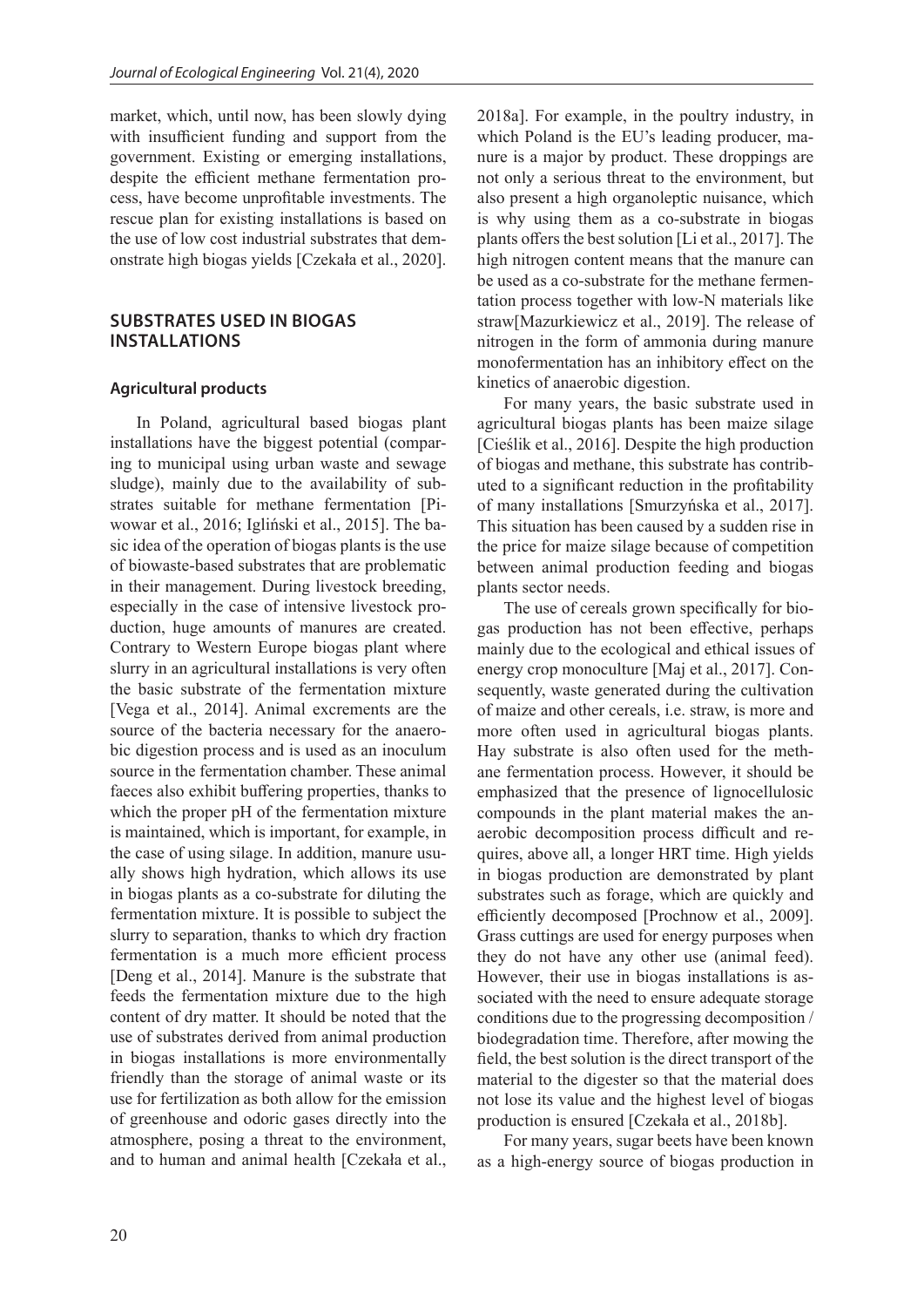the methane fermentation process. However, the cost of supply, as in the case of silage maize discussed above, has made them an unprofitable substrate despite the high yield from field and good production of methane [Rajaeifar et al., 2019].

### **Other waste substrates**

The utilization of biogas plants also allows for the effective management of food industry waste such as whey and distillery residues. These substrates require proper management. For example, whey is characterized by a very high level of COD and low pH, both of which indicate the possibility of significant environmental contamination. Therefore, manufacturing companies are required to recycle these substrates and this offers the possibility of using this free biodegradable waste from the food industry in the fermentation process. However, these substrates also offer a good solution for animal feed producers [Zhang et al., 2014].

Selected municipal waste – food leftovers from households, restaurant waste and out of date food (ReFood), can also be successfully used in biogas plants [Borowski et al., 2018; Nghiem et al., 2017; Wu et al., 2016]. These biodegradable substrates show high biomethane production and their utilization is not a major problem for the kinetics of the methane fermentation process. Therefore, transferring them from local markets and food wholesalers, as well as catering facilities, may provide additional energy for the fermentation mixture.

Post-slaughter waste is one of the most difficult organic waste products to manage. It poses a serious threat to the environment, in the form of soil and water pollution, as well as a danger to public health. In view of the existing threat, enterprises producing post-slaughter waste are obliged to quickly transfer it to plants dealing with the utilization of problematic substrates. It is possible to deal with this waste in incineration plants, to subject it to oxygen treatment, to treat it using alkaline hydrolysis or to use it in methane fermentation (except waste category I). Category II and III animal waste can be used in biogas plants. However, the methane fermentation does require proper preparation. Post-mortem category II waste requires sterilization at 133°C and 3 bar pressure for a minimum of 20 minutes. Category III waste, after defragmentation and mixing, is

pasteurized at 70°C for at least 60 minutes. Liquid manure and animal digestive tract content do not require thermal treatment and can be used in a biogas plant without prior hygienization. Research shows that these substrates are a rich source of organic matter. They are characterized by a high content of organic carbon and are rich in lipids and proteins, and thus constitute a valuable source enriching the fermentation mixture [Moukazis et al., 2018]. It should be noted, however, that the high fat content of these substrates means that they require a longer fermentation time, which means larger storage tanks and/or larger digesters. In addition, the use of meat processing waste in the production of biogas imposes on the plant biogas owners not only the requirement of a hygienization process, but also the installation of special macerating equipment. It should be also underlined that ammonia released during anaerobic decomposition may inhibit such processes and therefore it is proposed that post-slaughter waste is used as a cosubstrate in the fermentation mixture [Pagés-Díaz et al., 2014].

Another source of substrates used in waste biogas plants is waste from sewage treatment plants, particularly sewage sludge, which according to the applicable norms existing since January 1, 2016 requires a development plan (exempting agricultural waste) [Regulation of the Minister of Economy...2015]. In this situation, the combination of wastewater treatment and biogas production has become an increasingly common solution and this development allows the profitable use of biological material that is effectively stabilized in digesters. Sewage sludge has a high content of biogenic fertilizers, i.e. nitrogen and phosphorus and therefore it is an efficient substrate in the biomethane production process [Sousa et al., 2011]. The methane fermentation of sewage sludge leads to a reduction of organic matter by a minimum of 30% and is a reason why biogas installations are often located in sewage treatment plant facilities.

Landfill waste is another rich source for energy generated in methane fermentation [Frac and Ziemiński, 2012]. The ability to use organic waste in biogas plants is possible due to residential waste segregation. It is necessary, however, to ensure high quality by limiting the decomposition process and storage time should be kept to a minimum. The collected biodegradable waste is mainly fruit and vegetable waste, dairy products, and leftover meals.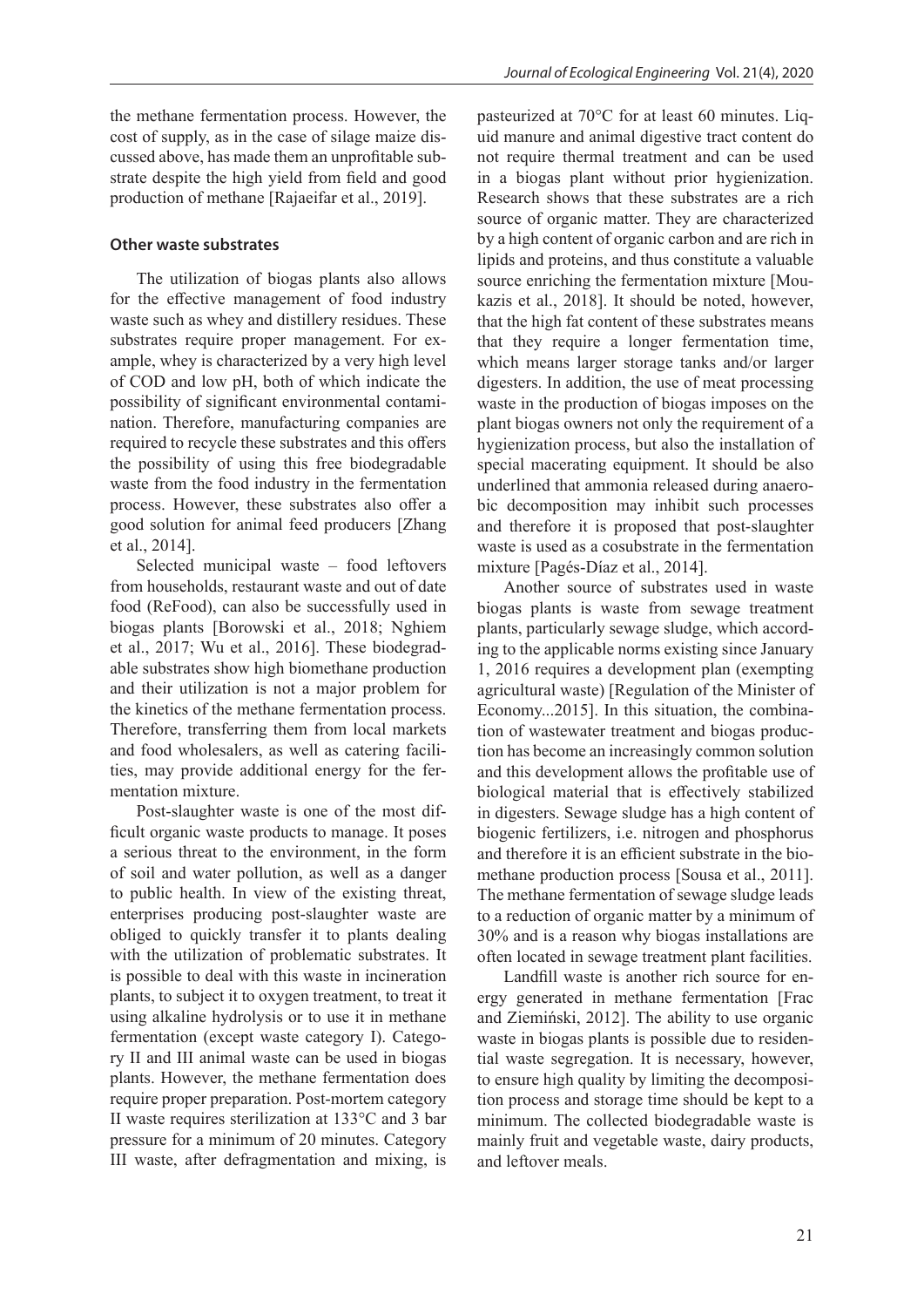### **Substrate pre-treatment**

Nevertheless, in order to digest every substrate in effective way its need a proper pretreatment. Pre-treatment make the material more accessible for microbial degradation by its structure destruction, thereby raising its potential for biogas production [Lindmark et al., 2012]. There are few different types of substrate pre-treatment available at the market. Some of them are: mechanical cutting, thermal pretreatment, micronization, sonification, cavitation (electromagnetic mill) or biological decomposition (i.e. Trichoderma fungi). Optimal treatment selections relies on comparison between the treatment cost and energy gain as extra biogas production [Brunia et al., 2010]. It is inevitable to mention that obtained pre-treatment effects are very often lower then promised by technology suppliers.

# **BIOGAS PLANT INSTALLATION SOLUTIONS**

### **Fermentation chamber technology**

Traditional fermentation chamber technology is based on one fermentation chamber in which all fermentation stages (Hydrolysis, Acidogenesis, Acetogenesis, Methanogenesis) occurs. An example of this technology is solution called "NaWaRo". An Illustrative draft of such solutions is shown in Figure 1. This type (as well as its clones) dominates in Europe (over 15,000 installations) and it consists in one digestion chamber where all fermentation phases take place. Usually it also has two side mixers with engines located a side of chamber in order to facilitate their service [Eder and Schulz, 2008].

New technology has been recently developed and implement to real scale biogas plant by Dynamic Biogas Company with scientific support of Institute of Biosystems Engineering, Poznan

University of Life Sciences (PULS). It is composed of two fermentation chambers. This solution illustrative draft is shown in Fig. 2. First, smaller chamber (named Biotechnological Accelerator) is responsible for first three digestion stages: Hydrolysis, Acidogenesis and Acetogenesis (acid hydrolysis). This compartment is dominate by acid environment. This creates the special conditions for organic matter digestion. Second, larger compartment is mainly responsible for Methanogenesis and has higher pH level approx. 7.2–7.9. The Hydrolysis, Acidogenesis and Acetogenesis also take place it this chamber but at much less scale. This solution abbreviates fermentation time up to 40–50% in comparison with traditional technology. Furthermore low pH level at accelerator allows digesting larger scale of substrates like e.g. post-slaughter waste from food and beverage industry. An additional advantage of acid hydrolysis is sanitary effect as low pH level kills dangerous bacteria and allows for profound decomposition of antibiotics and pesticides. Moreover larger decomposition of dry matter into acids decreases the energy needs for pulp mixing. In October 2019 Dynamic Biogas Company in cooperation with Institute of Biosystems Engineering (PULS) have opened the first real scale biogas plant based on that technology.

### **Agitation systems**

High biogas and methane production efficiency at biogas plant largely dependents on proper mixing system selection for fermentative pulp [Lindmark et al., 2014, Satjaritanun et al., 2016]. Proper agitation ensures adequate bacterial contact with the substrate due to even distribution of substrate and bacteria agglomerates throughout the whole tank volume. It also decreases the risk of different temperatures zones creation which has negative effect on fermentation process [Ward et al., 2008]. There are many different types of agitation systems used at Polish market some of



**Fig. 1.** Illustrative draft of NaWaRo technology fermentation chamber [Marks et al.,2017]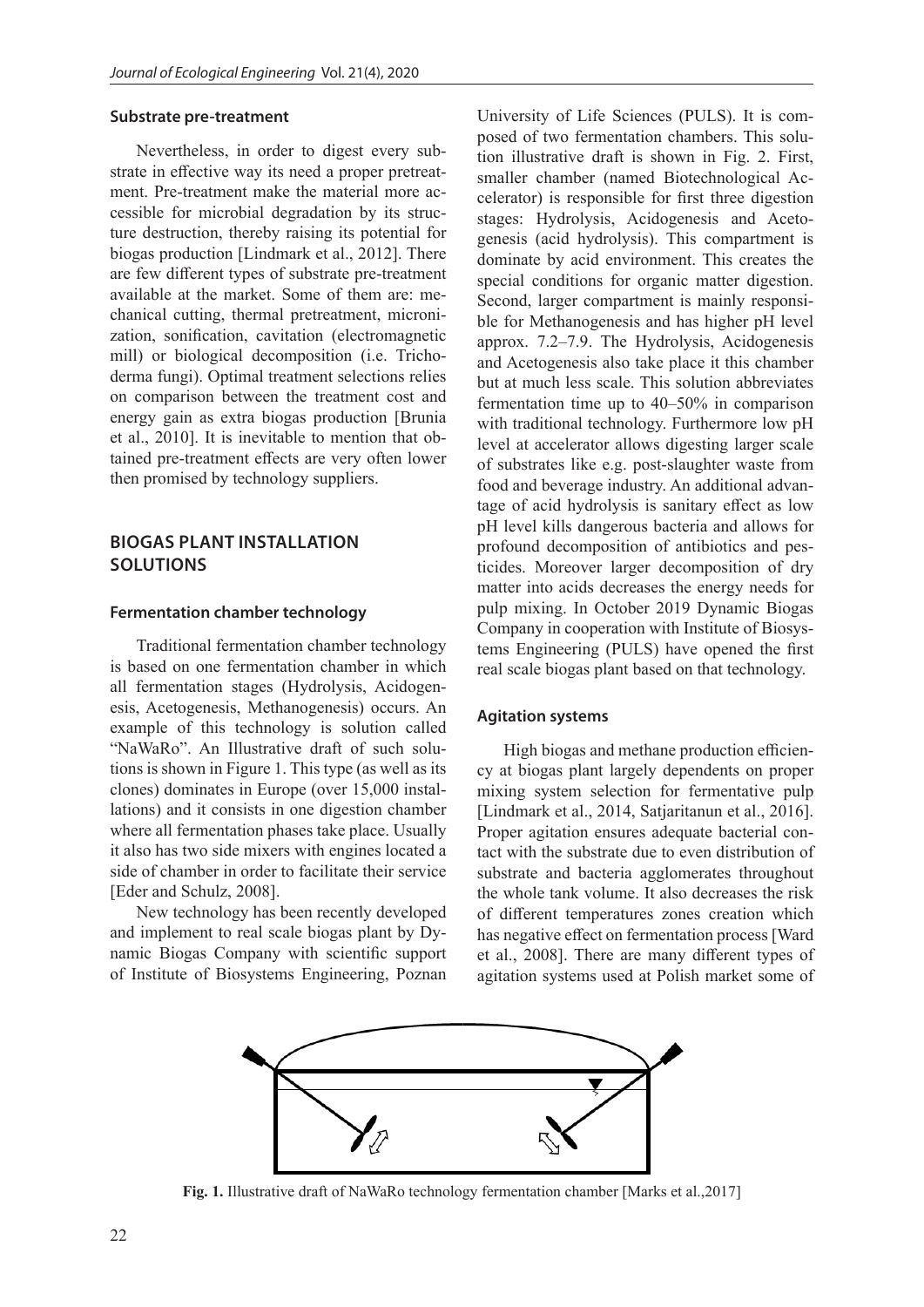

**Fig. 2.** Illustrative draft of new biogas plant technology. Accelerator on the left side and main fermentation chamber on the right side.

them are: mechanic (side/central), hydraulic or pneumatic. Among others central mechanic mixing system with the tube submerged in fermentation pulp results as highly effective. Central mixing generates the flow of the fermentation liquid directed downwards and recycled upwards at the tank bottom. To reduce energy consumption and increase the flow effect, the mixing paddles are placed in a special steel pipe (Fig. 2). Top inlet of the pipe is located approx. 10–15 cm bellow the pulp mirror in order to create a pulp funnel during agitation which attracts the flotation substrate to it interiors. This solution completely prevents from thicken layer formation which may appear at the top of fermentation chamber. At the bottom outlet the conical structure is positioned in order to evenly distribute the fermentation pulp [Marks et al., 2017].

#### **Biogas plant design and work management**

Traditional biogas plants are designed to work continuously. For example biogas plant with 0.5 MW power continuously generate heat and power at constant level. On the other hand our society electricity demand is not stable but varies depending on the time of a day. Therefore Dynamic Biogas Company in cooperation with Institute of Biosystems Engineering has started to design biogas plants as "peak" installations. This type of biogas plant management strives to produce heat and power for 15 hours a day during highest electricity and heat demand (from 6:00 AM to 9:00 PM). Hence biogas plant originally designed for 0.5 MW power may be converted to biogas plant with power of 0.8 MW and produce electricity when is really needed. Afterwards from 9:00 PM to 6:00 AM biogas plant accumulates biomethane in order to feed 0.8 MW power Combined Heat and Power (CHP) unit for next 15 hours. This solution allows relieving power plants during high electricity demand peaks. Furthermore electricity cost during high demand peaks is grater what improves the financial economy of biogas plant business plan [Dach et al., 2019].

### **CONCLUSION**

This paper indicates the high potential of biodegradable wastes that allow for the effective production of biomethane from substrates obtained for free or for a small fee. The utilization of biogas plants has now become an alternative to traditional agricultural biogas plants, where the use of plant cultivation dedicated for biogas plant has become an unprofitable venture. New biogas plants designs which take in to account fermentation phase's separation, proper agitation system and peak working hours let to increase biogas plant efficiency and allows for the effective production of biomethane, as well as the safe management of organic waste from sewage treatment plants, landfills and by-products from agricultural and food production.

### **Acknowledgement**

Publication is funded by the Polish National Agency for Academic Exchange under the International Academic Partnerships Programme from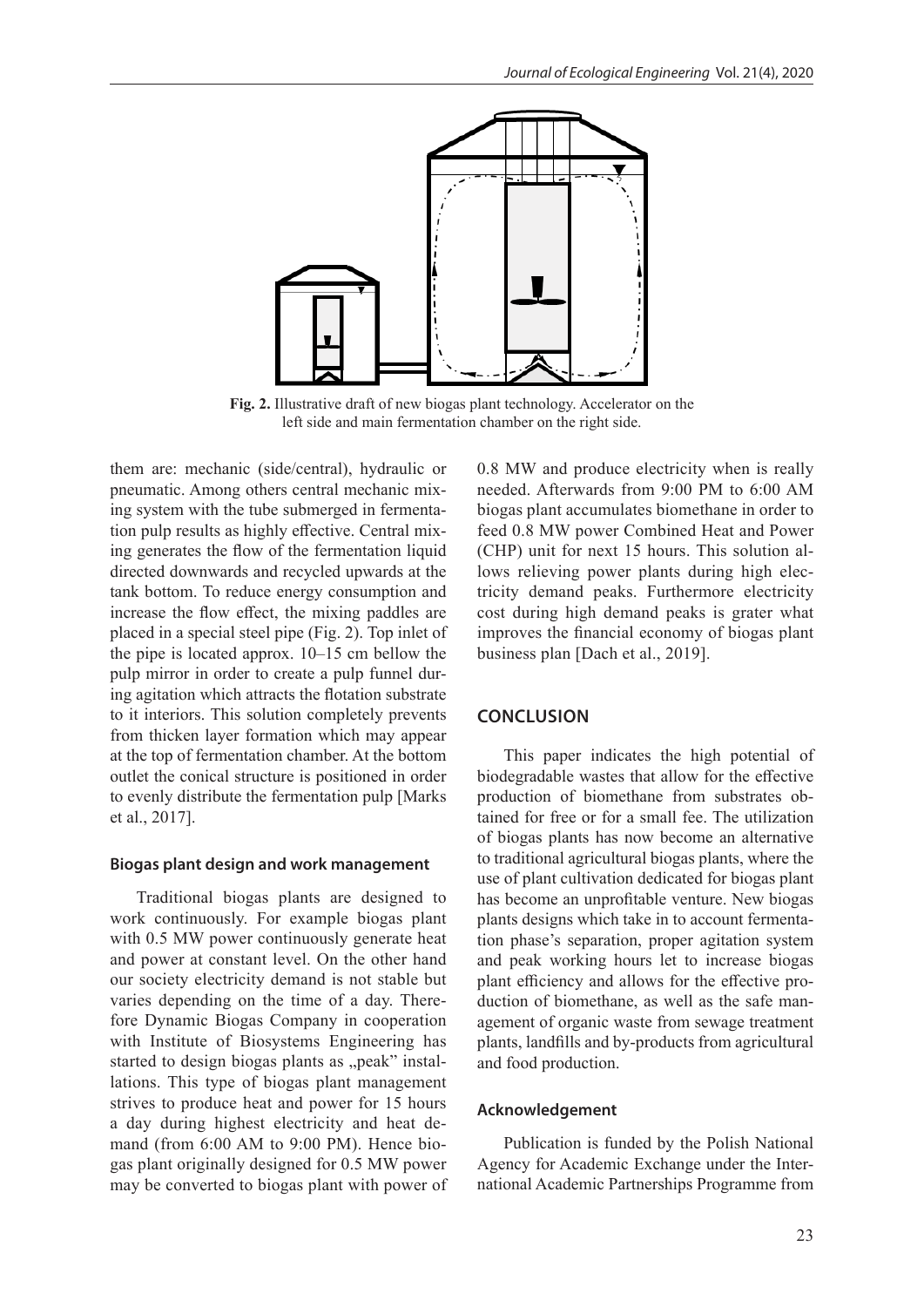the project "Organization of the  $9<sup>th</sup>$  International Scientific and Technical Conference entitled Environmental Engineering, Photogrammetry, Geoinformatics – Modern Technologies and Development Perspectives".

## **REFERENCES**

- 1. Borowski, S., Boniecki, P., Kubacki, P., Czyżowska,A. 2018. Food waste co-digestion with slaughterhouse waste and sewage sludge: Digestate conditioning and supernatant quality. Waste Management, 74, 158–167. doi:10.1016/j. wasman.2017.12.010.
- 2. Brunia E, Jensen AP, Angelidaki I. 2010. Comparative study of mechanical,hydrothermal, chemical and enzymatic treatments of digested biofibers to improve biogas production. Bioresource Technology, 101(22), 8713–8717. doi:10.1016/j. biortech.2010.06.108.
- 3. Cieślik M., Dach J., Lewicki A., Smurzyńska A., Janczak D., Pawlicka-Kaczorowska J., Boniecki P., Cyplik P., Czekała W., Jóźwiakowski K. 2016. Methane fermentation of the maize straw silage under meso- and thermophilic conditions. Energy, 115(2), 1495–1502. doi:10.1016/j.energy.2016.06.070.
- 4. Czekała W., Lewicki A., Pochwatka P., Czekała A., Wojcieszak D., Jóźwiakowski K., Waliszewska H. 2020. Digestate management in polish farms as an element of the nutrient cycle. Journal of Cleaner Production, 242, 118454. doi: 10.1016/j. jclepro.2019.118454.
- 5. Czekała W., Bartnikowska S., Dach J., Janczak D., Smurzyńska A., Kozłowski K., Bugała A., Lewicki A., Cieślik M., Typańska D., Mazurkiewicz J. 2018a. The energy value and economic efficiency of solid biofuels produced from digestate and sawdust. Energy, 159, 1118–1122.doi: 10.1016/j. energy.2018.06.090.
- 6. Czekała W. 2018b. Agricultural biogas plants as a chance for the development of the agri-food sector. Journal of Ecological Engineering, vol. 19 (2), 179–183, doi:10.12911/22998993/83563.
- 7. Dach J., Czekała W., Kowalczyk-Juśko A., Mazurkiewicz J., Pochwatka P., Lewicki A., Janczak D. 2019. Energetic efficiency analysis of the agricultural biogas plant working as peak installation. Proceedings of the 4th International Conference on Energy & Environment (ICEE 2019): Bringing Together Engineering and Economics, 604–608.
- 8. Deng L., Li Y., Chen Z., Liu G., Yang H. 2014. Separation of swine slurry into different concentration fractions and its influence on biogas fermentation. Applied Energy, 114, 504–511. doi:10.1016/j. apenergy.2013.10.018.
- 9. Eder B., Schulz H. 2006. Biogas-Praxis: Grundlagen, Planung, Anlagenbau, Beispiele, Wirtschaftlichkait. Ökobuch, (in German).
- 10. EEG 2017, The Renewable Energy Sources Act [Online]. Available: https://www.bmwi.de/Redaktion/EN/Downloads/renewable-energy-sourcesact-2017. (Accessed: 01-Jan-2020).
- 11. Furlan C., Mortarino C. 2018. Forecasting the impact of renewable energies in competition with non-renewable sources. Renewable and Sustainable Energy Reviews, 81, 1879–1886. doi:10.1016/j. rser.2017.05.284.
- 12. Frac, M., Ziemiński, K. 2012. Methane fermentation process for utilization of organic waste. International Agrophysics, 26, 317–330. doi:10.2478/ v10247–012–0045–3.
- 13.Igliński, B., Buczkowski, R., Cichosz, M. 2015. Biogas production in Poland–Current state, potential and perspectives. Renewable and Sustainable Energy Reviews, 50, 686–695. doi:10.1016/j. rser.2015.05.013.
- 14. Li R., Duan N., Zhang Y., Liu Z., Li B., Zhang D., Lu H., Dong T. 2017. Co-digestion of chicken manure and microalgae Chlorella 1067 grown in the recycled digestate: Nutrients reuse and biogas enhancement. Waste Management 70, 247–254. doi:10.1016/j.wasman.2017.09.016.
- 15. Lindmark J., Thorin E., Bel Fdhila R., Dahlquist E. 2014. Effects of mixing on the result of anaerobic digestion. Renewable and Sustainable Energy Reviews, 40, 1030–1047.doi: 10.1016/j. rser.2014.07.182.
- 16. Lindmark J., Leksell N., Schnurer A., Thorin E. 2012. Effects of mechanical pre-treatment on the biogas yield from ley crop silage. Applied Energy, 97, 498–502. doi:10.1016/j.apenergy.2011.12.066.
- 17. Maj G., Krzaczek A., Kuranc A., Piekarski W. 2017. Energy properties of sunflower seed husk as industrial extrusion residue. Agricultural Engineering, vol. 21 (1), 77–84. doi:10.1515/agriceng-2017–0008.
- 18. Marks S., Jeżowska A., Kozłowski K., Dach J., Wilk B., Fudala-Książek S. 2017. Review of mixing systems of fermentation liquid used in biogas plants. Technika Rolnicza Ogrodnicza Leśna, 6, 24–26 (in Polish).
- 19. Mazurkiewicz J., Marczuk A., Pochwatka P., Kujawa S. 2019. Maize Straw as a Valuable Energetic Material for Biogas Plant Feeding. Materials 12, 3848. doi:10.3390/ma12233848.
- 20. Moukazis I., Pellera F. M., Gidarakos E. 2018. Slaughterhouse by-products treatment using anaerobic digestion. Waste Management 71, 652–662. doi:10.1016/j.wasman.2017.07.009.
- 21. Nghiem L.D., Koch K., Bolzonella D., Drewes J.E. 2017.Full scale co-digestion of wastewater sludge